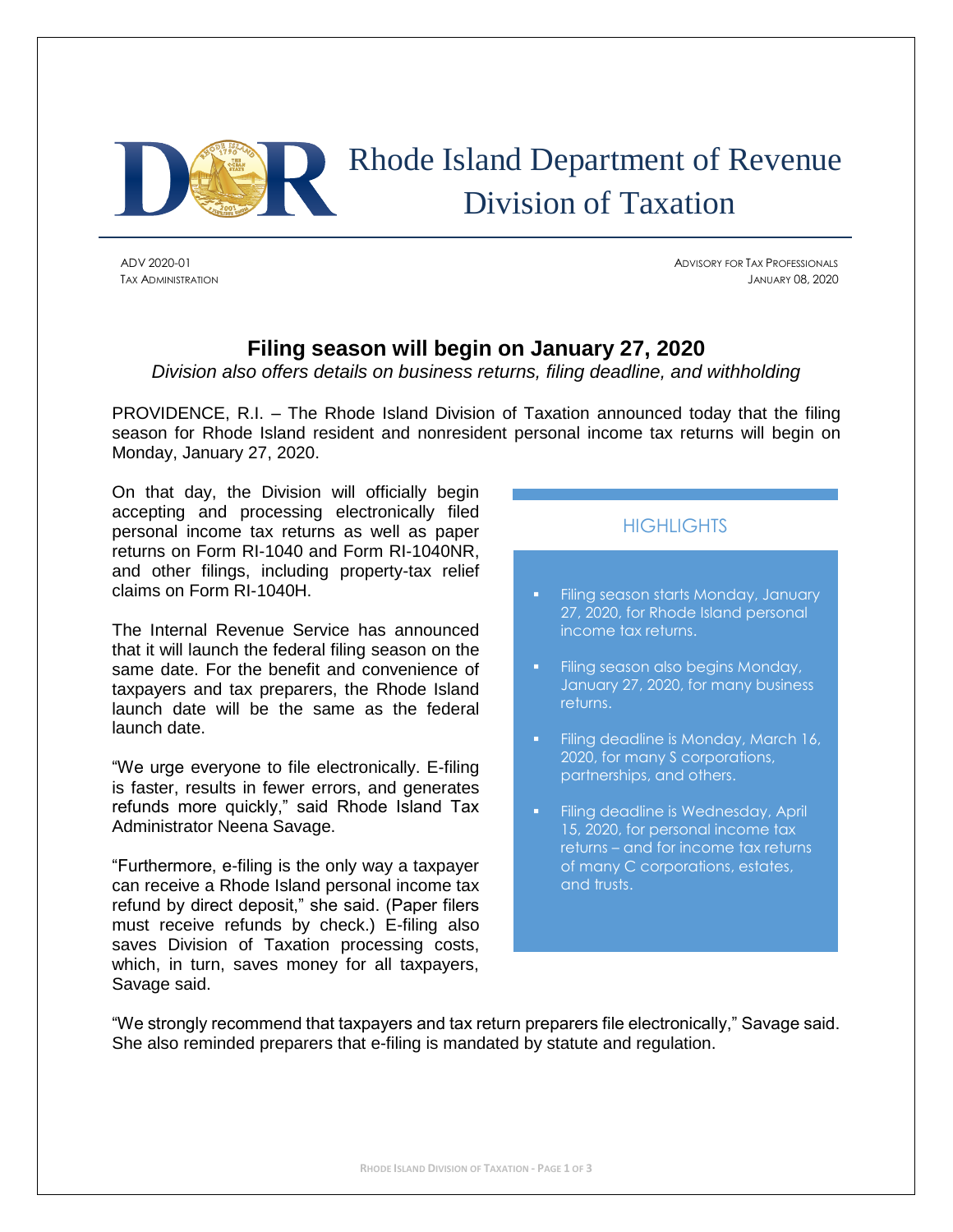#### BUSINESS RETURNS

Also, on Monday, January 27, 2020, the Division of Taxation will officially begin accepting and processing business returns – including those filed electronically and those filed on paper.

The Division encourages e-filing of business returns because e-filing is faster, results in fewer errors, generates refunds more quickly, and saves taxpayers in processing costs. Preparers also are subject to the requirements of mandatory e-filing by statute and by regulation.

| <b>Rhode Island Division of Taxation electronic filing</b>                                                                                                                                                                                            |                                                       |  |  |  |
|-------------------------------------------------------------------------------------------------------------------------------------------------------------------------------------------------------------------------------------------------------|-------------------------------------------------------|--|--|--|
| The Division of Taxation will accept the following returns electronically this season:                                                                                                                                                                |                                                       |  |  |  |
| Form RI-1040                                                                                                                                                                                                                                          | Resident personal income tax return                   |  |  |  |
| Form RI-1040NR                                                                                                                                                                                                                                        | Nonresident personal income tax return                |  |  |  |
| Form RI-1120C                                                                                                                                                                                                                                         | Business corporation tax return - C corporations      |  |  |  |
| Form RI-1120S                                                                                                                                                                                                                                         | Business corporation tax return – S corporations      |  |  |  |
| Form RI-1065                                                                                                                                                                                                                                          | For partnerships, LLPs, LPs, LLCs, single-member LLCs |  |  |  |
| Form RI-1041                                                                                                                                                                                                                                          | Income tax return for certain trusts and estates      |  |  |  |
| Preparers should check with their tax-preparation software providers to see if their programs are updated and ready for<br>e-file. Also, for the 2020 filing season, the Division will accept electronically filed Form RI-1041. Therefore, whether a |                                                       |  |  |  |

e-file. Also, for the 2020 filing season, the Division will accept electronically filed Form RI-1041. Therefore, whether a<br>preparer can e-file Form RI-1041 will depend on the preparer's tax-preparation software provider.

### FILING DEADLINE IS APRIL 15, 2020

The usual deadline for Rhode Island personal income tax filings and payments each year is April 15. In recent years, however, the deadline has been moved to other days because April 15 fell on a weekend or on the Emancipation Day holiday

in Washington, D.C. (which the IRS observes).

This season, the deadline for filings and payments is Wednesday, April 15, 2020. All resident and nonresident Rhode Island personal income tax returns and related payments for tax year 2019 must be e-filed or postmarked on or before April 15, 2020. (Sixmonth extensions are allowed, but they are

| <b>Tuesday</b>    | Wednesday                                   | <b>Thursday</b>                              |
|-------------------|---------------------------------------------|----------------------------------------------|
| April 14,<br>2020 | April 15,<br>2020<br><b>Filing deadline</b> | April 16,<br>2020<br><b>Emancipation Day</b> |

extensions of the time to file, not of the time to pay.) Overall, the Division expects this year to receive and process more than 650,000 resident and nonresident personal income tax returns covering the 2019 tax year.

**•** April 15 is also the deadline for first-quarter payments of quarterly estimated personal *income tax for the 2020 tax year.*